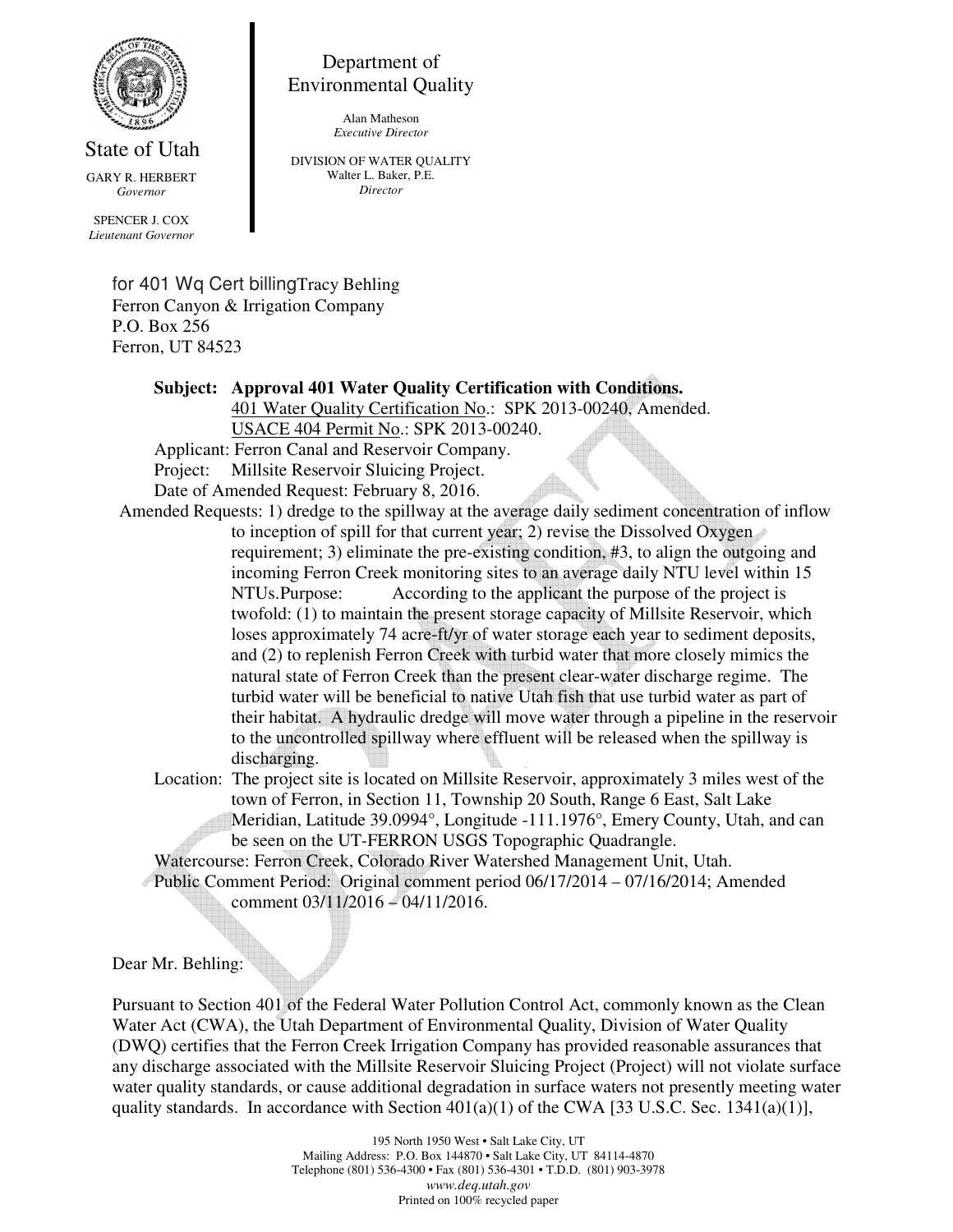DWQ hereby issues this amended 401Water Quality Certification provided the conditions outlined below are met and included in the U.S. Army Corps of Engineers (USACE) 404 standard individual permit SPK 2013-00240. The affected portions of Ferron Creek have the following beneficial uses Utah Administrative Code (UAC R317-2-6):

Class 2B – Protected for infrequent primary contact recreation;

Class 3C – Protected for nongame fish and other aquatic life, including the necessary aquatic organisms in their food chain;

Class 4 – Protected Agricultural uses.

As documented in Utah's *2014 Integrated Report*, Ferron Creek was assessed as Category 3 meaning no assessment has been conducted and more data is required. Ferron Creek continues to be protected by Utah's Narrative Standards (UAC R317-2-7.2) and antidegradation policy (UAC R317-2-3).

The USACE is requested to include all of the amended conditions of this 401 Water Quality Certification (Certification) in the USACE 404 Individual Permit SPK 2013-00240 and any related off-site storage Nationwide Permit.

Approval is hereby given to conduct sediment maintenance in Millsite Reservoir under the following conditions.

- 1. Daily dredging material discharge from the Millsite Reservoir, Emery County, Utah (Millsite Reservoir) to the uncontrolled secondary spillway (spillway) will be based on the calculated average daily suspended-sediment concentration (ADSC) from the upstream USGS monitoring station 0932650 (upstream station) for the current calendar year from the time the Millsite Reservoir begins to fill to the time the spillover begins. The USGS downstream monitoring station 09327000 (downstream station) will be monitored daily to verify the dredging discharge's ADSC is being met. Every effort will be made by the operation not to exceed the ADSC. Any ADSC exceedances greater than 25% will be reported to DWQ Certification contact within 48 hours from the day of each exceedance.
- 2. The maximum volume of sediment load to be passed downstream will be limited to the load volume received to Millsite Reservoir calculated from the upstream station for that current year. Any load averages calculated from the downstream station maybe deducted from the following year's operation.
- 3. Adding dredging material to the spillway will only occur during times when the flow r is greater than 50 cubic feet per second (cfs) from the spillway at the Millsite Reservoir.
- 4. Notify DWQ Certification contact 48 hours prior to commencement of the dredge and spill operation, and within 48 hours after the operation ceases for each year of operation. This condition, #4, maybe waived at the Director's discretion.
- 5. Each dredging event to the spillway will utilize the latest regression equations relating sediment load from the two USGS gauges, based on sediment concentration and turbidity data collected from previous spillover events.
- 6. If communication fails between one or both of the USGS gauges, every effort will be made to replace the unit(s) the following day. The Project can continue dredging only through the next day at the last known ADSC constant rate. Any procedure for continuance after this 24 hour timeframe will be subject to DWQ approval.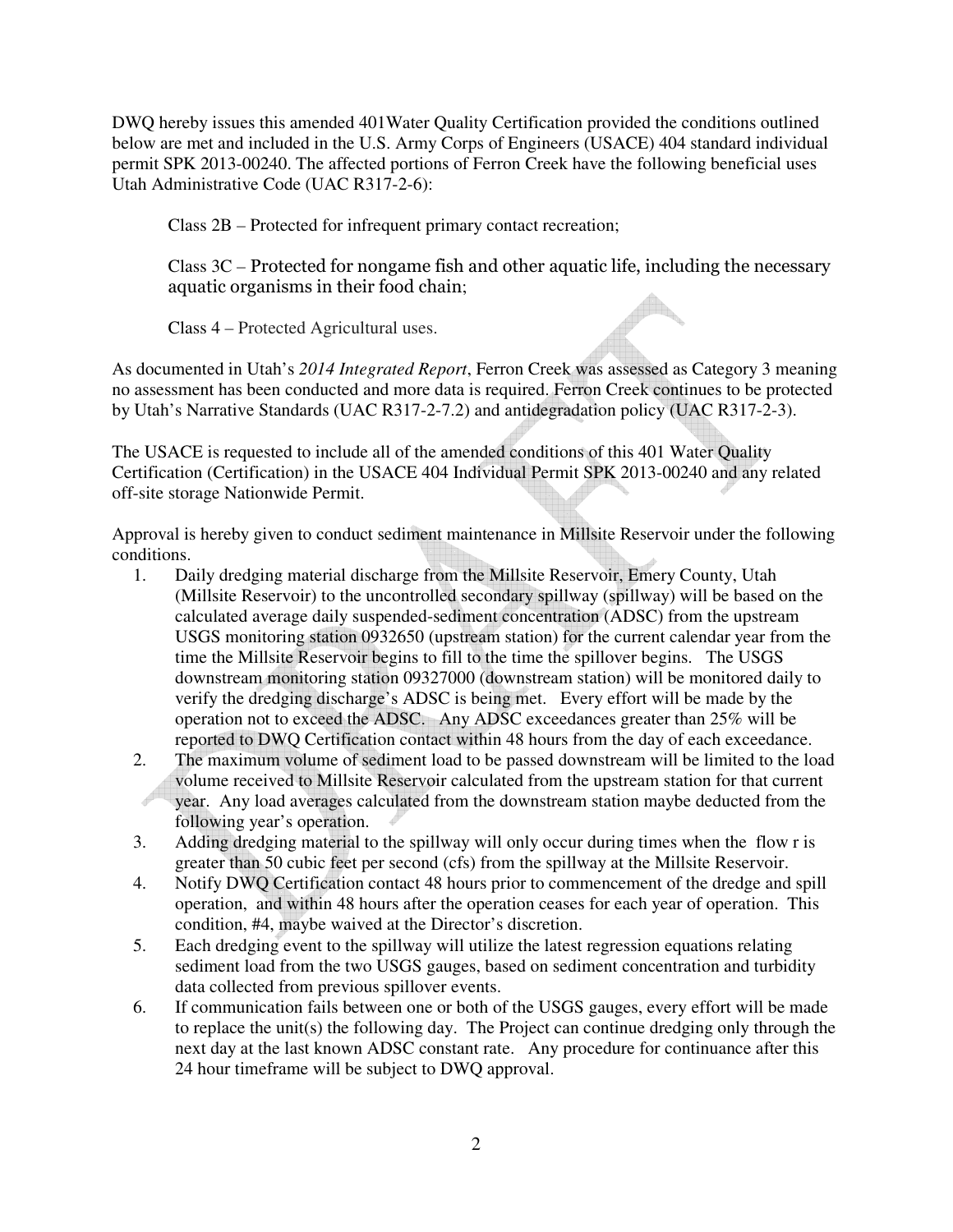- 7. Where the design channel water surface is below natural ground, a one (1) foot freeboard shall be maintained from the top of terrace. If the water surface exceeds this freeboard, operations will cease immediately until a safe freeboard can be maintained. Each cross section will be visually checked daily during the dredge and spill operation to determine if water levels are approaching terrace levels.
- 8. When the spill and dredging operation ceases, the channel will be inspected and any cross section (transects) reach with more than 1.5 ft. average deposition will be excavated to the offsite storage area or landfill.
- 9. The Applicant will have the USGS create and update a Turbidity-Suspended Sediment (Load) model for every year this Project is in operation.
- 10. Dissolved oxygen in the water of the affected reach of Ferron Creek will be monitored daily whenever sediment is being added to Ferron Creek to verify that sediment oxygen demand does not result in dissolved oxygen (DO) concentrations of less than 3.0 mg/L and additionally the DO is not allowed to drop below 5 mg/L for more than three consecutive days. (RDCC Jan. 27, 2016 DWR e-mail to W. Baker DWQ-2016-006956) If monitoring limitations prevent reliable daily DO monitoring, then a functional minimum of 5 mg/L DO will be maintained. Daily monitoring will be conducted for the entire period dredging material is being added to the spillway. Dredging rates will be decreased if DO concentrations are 3.0 mg/L or less or cease if a 3.0 mg/L or above DO level cannot be maintained. An annual report will be submitted to the Division Director by November 1 of each year the project is active. This report will include at minimum a detailed explanation on how each Certification condition was met during the past year 's operation including: the current USGS Load Modeling results, a comparison of the incoming and outgoing volume of sediment loads to Millsite Reservoir with the sediment loads restored to Ferron Creek (via the secondary spillway), all turbidity and temperature data, discharge rates, number of days that sediment restoration activities occurred (indicate which dredging days were to the offsite storage area), and all DO monitoring results. Describe any measurable impacts to the seven established baseline cross sections (transects at Mill Road, 800 W, 400 W, Highway 10, Conover, Molen and Diversion) before, during, and after each spillway discharge event noted in Table 1 entitled "Ferron Creek monitoring locations and measured parameters" found in the 2015 *Mitigation and Monitoring Plan to Support Application SPK 2013-00240- UO*, Hotchkiss, not dated. Measurable impacts should include a detailed description of any excessive deposition from streambed elevation resurveys, damaging deposition of fines in streambed from point bar resampling, and changes in invertebrate and fish population at the sampled transects. Based on the findings, a clear water flush maybe required.
- 11. If monitoring indicates that deposition of only silts and fine sands are causing an adverse effect to the stream environment, the following season the dredging shall occur further upstream of the dam (further west) to include removal of coarser materials such as small to medium sized gravels.
- 12. Parameters described in Table 1 found in the 2015 *Mitigation and Monitoring Plan to Support Application SPK 2013-00240-UO*, Hotchkiss' will be measured twice each year for the first four occurrences of spillway discharge: once before spillway discharge and once after. After four spillover occurrences starting in 2016, the '2015 *Mitigation and Monitoring Plan to Support Application SPK 2013-00240-UO*, Hotchkiss' can be revisited.
- 13. Each year of operation will utilize the previous years' updated regression equation for each established USGS gauge monitoring site.
- 14. Update the 2015 *Mitigation and Monitoring Plan to Support Application SPK 2013-00240- UO*, Hotchkiss per DWQ comments as agreed in the letter dated May 13, 2015 from R. Hotchkiss to T. Hooker and the May 12, 2015 Hotchkiss addendum.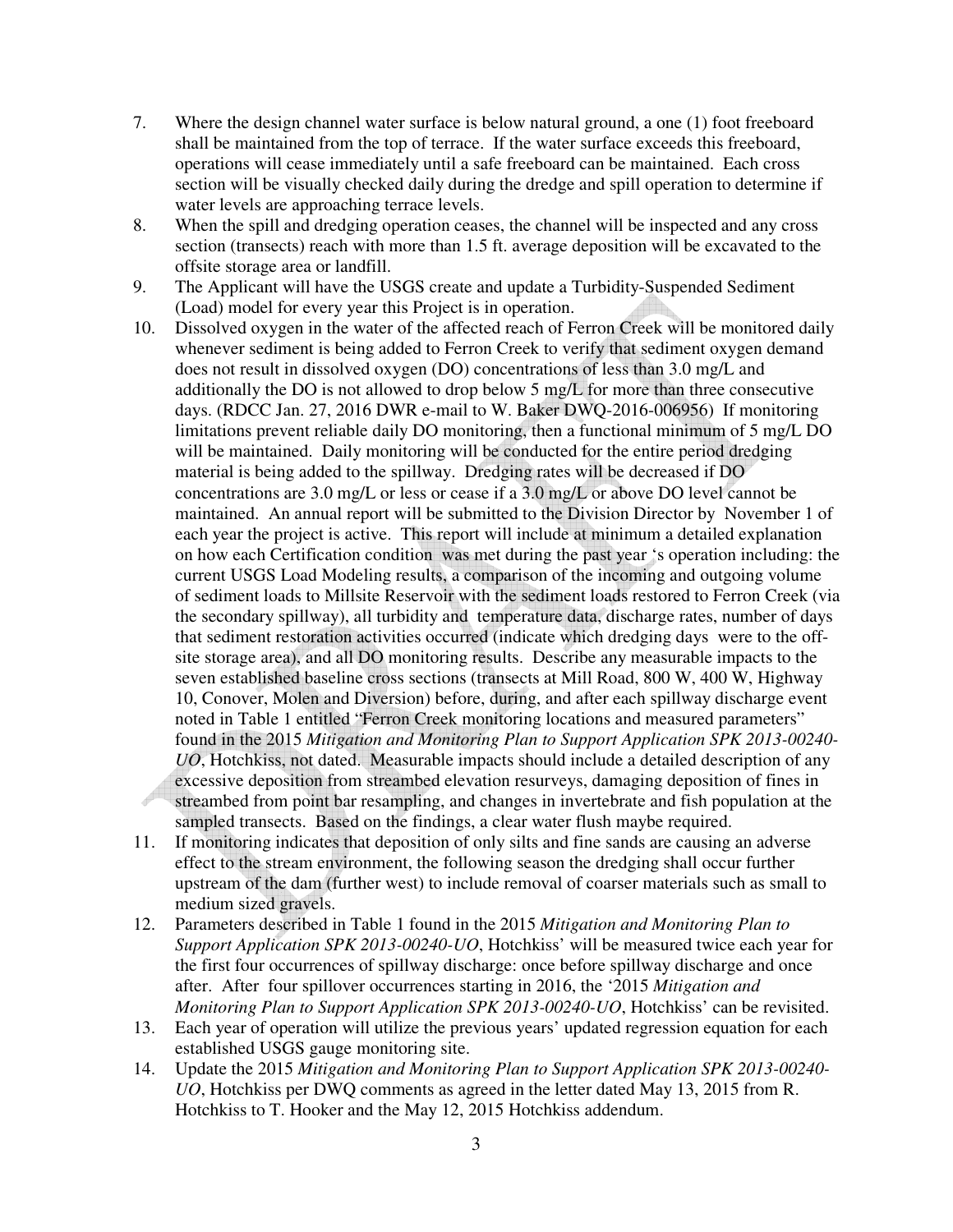- 15. Utah Code Annotated 19-5-114 requires that any spill or discharge of oil or other substances which may cause pollution to the waters of the State, including wetlands, must be immediately reported to the Utah DEQ Spill Hotline at (801) 536-4123, a 24-hour phone number. Ferron Canyon & Irrigation Company agrees to fully remediate any spill or discharge in accordance with all applicable regulations.
- 16. Ferron Canal and Reservoir Company shall not use any fill material which may leach organic chemicals (e.g., discarded asphalt) or nutrients (e.g., phosphate rock) into waters of Utah.
	- o Construction activities that disturb one acre or more are required to obtain coverage under the Utah Pollutant Discharge Elimination System (UPDES) Storm Water General Permit for Construction Activities, Permit No. UTR300000. The permit requires the development of a storm water pollution prevention plan (SWPPP) to be implemented and updated from the commencement of any soil disturbing activities at the site until final stabilization of the project. A fact sheet describing the permit application procedures are located on our web site at: http://www.deq.utah.gov/Permits/water/updes/stormwatercon.htm
- 17. Ferron Canal and Reservoir Company must acquire all necessary easements, access authorizations and permits to ensure they are able to implement the Millsite Reservoir Sluicing Project.
- 18. The off-site disposal area shall be constructed per final engineer stamped drawings submitted by Jones & DeMille Engineering to DWQ on May 20, 2015 or any subsequent DWQ approved plans.
- 19. To further protect aquatic life upon the renewal of this Certification the applicant will review options with DWQ in returning a minimal flow amount immediately downstream to Ferron Creek from the Millsite Reservoir as a result of the reservoir storage capacity increase from the entire dredging operations.
- 20. The legislatively-mandated fee for 2016 is \$90.00/hour, for review and issuance of the §401 Water Quality Certification, per: http://www.deq.utah.gov/FeesGrants/fees/docs/2015/05May/DEQFEEDOC16.pdf, (see page 10). An invoice will be sent to you by August 1, 2016. Your payment is due within 30 days.
- 21. §401 Certification Modification: Without limiting DWQ's discretion to take other actions in accordance with UAC R317-15, and, as applicable, 33 USC 1341, DWQ may modify the Certification to add, delete, or modify the conditions in this Certification as necessary and feasible to address:
	- a) Adverse or potentially adverse Project effects on water quality or designated beneficial uses that did not exist or were not reasonably apparent when this Certification was issued;
	- b) TMDLs;
	- c) Changes in water quality standards;
	- d) Any failure of Certification conditions to protect water quality or designated beneficial uses when the Certification was issued; or
	- e) Any change in the Millsite Reservoir Sluicing Project or its operations that will not adversely affect water quality or designated beneficial uses when this Certification was issued.